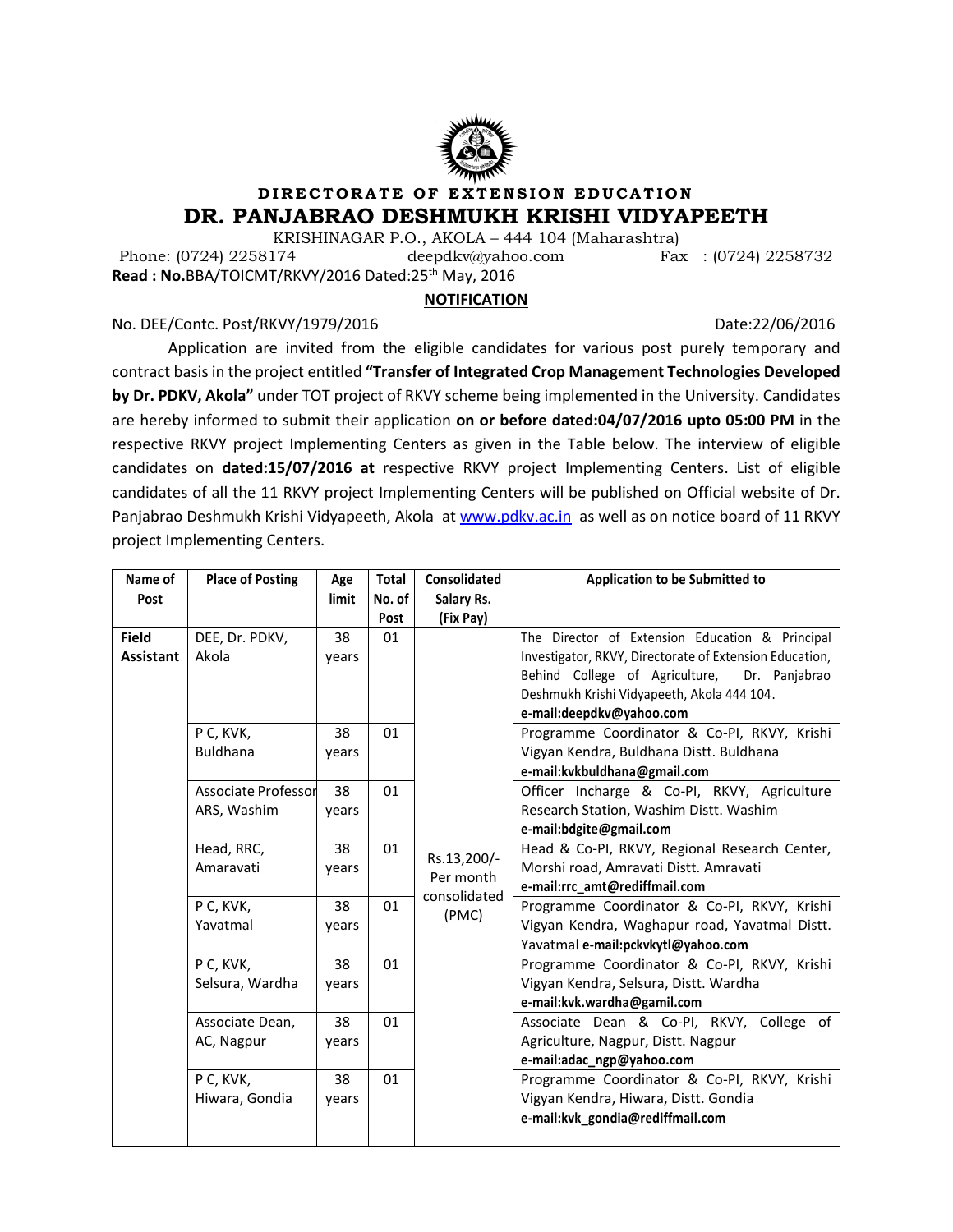| P C, KVK,<br>Sakoli, Bhandara          | 38<br>years | 01 | Programme Coordinator & Co-PI, RKVY, Krishi<br>Vigyan Kendra, Sakoli, Distt. Bhandara<br>e-mail:kvkbhandra@gmail.com          |
|----------------------------------------|-------------|----|-------------------------------------------------------------------------------------------------------------------------------|
| P C, KVK,<br>Sonapur, Gadchiroli years | 38          | 01 | Programme Coordinator & Co-PI, RKVY, Krishi<br>Vigyan Kendra, Sonapur, Distt. Gadchiroli<br>e-mail:kvkgadchiroli@gmail.com    |
| P C, KVK, Sindewahi,<br>Chandrapur     | 38<br>vears | 01 | Programme Coordinator & Co-PI, RKVY, Krishi<br>Vigyan Kendra, Sindewahi, Distt. Chandrapur<br>e-mail:pckvk_cha@rediffmail.com |
| <b>Total No. of Post</b>               |             | 11 |                                                                                                                               |

| Name of          | <b>Place of Posting</b>  | Age   | No.  | Consolidated | Application to be Submitted to                        |
|------------------|--------------------------|-------|------|--------------|-------------------------------------------------------|
| Post             |                          | limit | of   | Salary Rs.   |                                                       |
|                  |                          |       | Post | (Fix Pay)    |                                                       |
| Computer         | DEE, Dr. PDKV,           | 38    | 01   | Rs. 13,200/- | The Director of Extension Education & Principal       |
| Operator         | Akola                    | years |      | month<br>Per | RKVY,<br>Investigator,<br>Directorate<br>of Extension |
| cum clerk        |                          |       |      | consolidated | Education, Behind College of Agriculture,<br>Dr.      |
|                  |                          |       |      |              | Panjabrao Deshmukh Krishi Vidyapeeth, Akola 444       |
|                  |                          |       |      |              | 104                                                   |
|                  | <b>Total No. of Post</b> |       | 01   |              | e-mail:deepdkv@yahoo.com                              |
| <b>Technical</b> | P C, KVK,                | 38    | 01   |              | Programme Coordinator & Co-PI, RKVY, Krishi           |
| <b>Assistant</b> | <b>Buldhana</b>          | years |      |              | Vigyan Kendra, Buldhana Distt. Buldhana               |
|                  |                          |       |      |              | e-mail:kvkbuldhana@gmail.com                          |
|                  | Associate Professor,     | 38    | 01   |              | Officer Incharge & Co-PI, RKVY, Agriculture           |
|                  | ARS, Washim              | years |      |              | Research Station, Washim Distt. Washim                |
|                  |                          |       |      |              | e-mail:bdgite@gmail.com                               |
|                  | Head, RRC,               | 38    | 01   |              | Head & Co-PI, RKVY, Regional Research Center,         |
|                  | Amaravati                | years |      |              | Morshi road, Amravati Distt. Amravati                 |
|                  |                          |       |      |              | e-mail:rrc_amt@rediffmail.com                         |
|                  | P C, KVK,                | 38    | 01   |              | Programme Coordinator & Co-PI, RKVY, Krishi           |
|                  | Yavatmal                 | years |      |              | Vigyan Kendra, Waghapur road, Yavatmal Distt.         |
|                  |                          |       |      |              | Yavatmal e-mail:pckvkytl@yahoo.com                    |
|                  | P C, KVK,                | 38    | 01   |              | Programme Coordinator & Co-PI, RKVY, Krishi           |
|                  | Selsura, Wardha          | years |      |              | Vigyan Kendra, Selsura, Distt. Wardha                 |
|                  |                          |       |      | Rs. 12,000/- | e-mail:kvk.wardha@gamil.com                           |
|                  | Associate Dean,          | 38    | 01   | Per month    | Associate Dean & Co-PI, RKVY, College of              |
|                  | AC, Nagpur               | years |      | consolidated | Agriculture, Nagpur, Distt. Nagpur                    |
|                  |                          |       |      |              | e-mail:adac_ngp@yahoo.com                             |
|                  | P C, KVK,                | 38    | 01   |              | Programme Coordinator & Co-PI, RKVY, Krishi           |
|                  | Hiwara, Gondia           | years |      |              | Vigyan Kendra, Hiwara, Distt. Gondia                  |
|                  |                          |       |      |              | e-mail:kvk_gondia@rediffmail.com                      |
|                  | P C, KVK,                | 38    | 01   |              | Programme Coordinator & Co-PI, RKVY, Krishi           |
|                  | Sakoli, Bhandara         | years |      |              | Vigyan Kendra, Sakoli, Distt. Bhandara                |
|                  |                          |       |      |              | e-mail:kvkbhandra@gmail.com                           |
|                  | P C, KVK,                | 38    | 01   |              | Programme Coordinator & Co-PI, RKVY, Krishi           |
|                  | Sonapur, Gadchiroli      | years |      |              | Vigyan Kendra, Sonapur, Distt. Gadchiroli             |
|                  |                          |       |      |              | e-mail:kvkgadchiroli@gmail.com                        |
|                  | P C, KVK, Sindewahi,     | 38    | 01   |              | Programme Coordinator & Co-PI, RKVY, Krishi           |
|                  | Chandrapur               | years |      |              | Vigyan Kendra, Sindewahi, Distt. Chandrapur           |
|                  |                          |       |      |              | e-mail:pckvk_cha@rediffmail.com                       |
|                  | <b>Total No. of Post</b> |       | 10   |              |                                                       |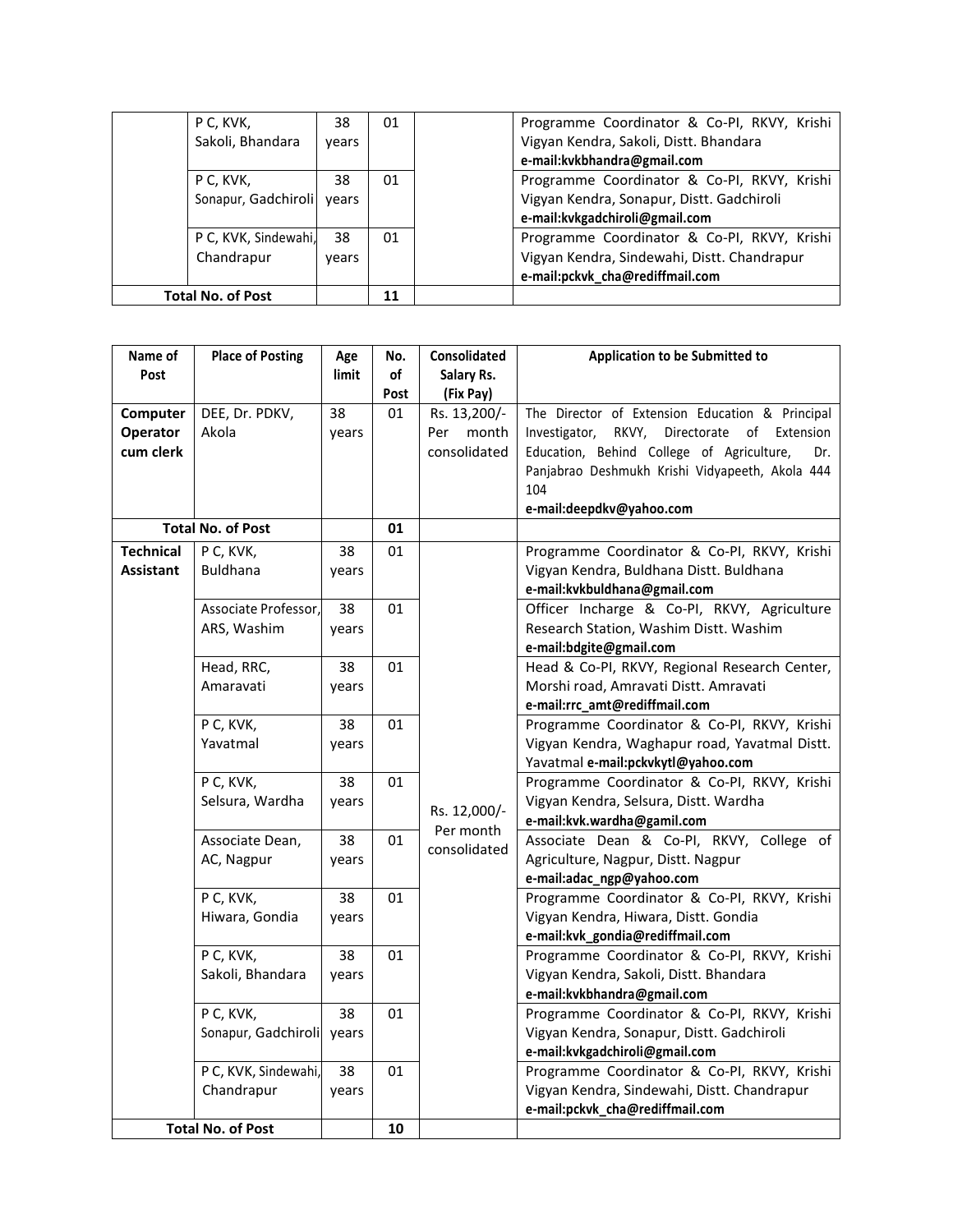| <b>Driver</b> | P C, KVK,                | 38    | 01 |              | Programme Coordinator & Co-PI, RKVY, Krishi   |
|---------------|--------------------------|-------|----|--------------|-----------------------------------------------|
|               | <b>Buldhana</b>          | years |    |              | Vigyan Kendra, Buldhana Distt. Buldhana       |
|               |                          |       |    |              | e-mail:kvkbuldhana@gmail.com                  |
|               | Associate Professor,     | 38    | 01 |              | Officer Incharge & Co-PI, RKVY, Agriculture   |
|               | ARS, Washim              | years |    |              | Research Station, Washim Distt. Washim        |
|               |                          |       |    |              | e-mail:bdgite@gmail.com                       |
|               | Head, RRC,               | 38    | 01 |              | Head & Co-PI, RKVY, Regional Research Center, |
|               | Amaravati                | years |    |              | Morshi road, Amravati Distt. Amravati         |
|               |                          |       |    |              | e-mail:rrc_amt@rediffmail.com                 |
|               | P C, KVK,                | 38    | 01 |              | Programme Coordinator & Co-PI, RKVY, Krishi   |
|               | Yavatmal                 | years |    |              | Vigyan Kendra, Waghapur road, Yavatmal Distt. |
|               |                          |       |    |              | Yavatmal e-mail:pckvkytl@yahoo.com            |
|               | P C, KVK,                | 38    | 01 |              | Programme Coordinator & Co-PI, RKVY, Krishi   |
|               | Selsura, Wardha          | years |    | Rs. 10,000/- | Vigyan Kendra, Selsura, Distt. Wardha         |
|               |                          |       |    | Per<br>month | e-mail:kvk.wardha@gamil.com                   |
|               | Associate Dean,          | 38    | 01 | consolidated | Associate Dean & Co-PI, RKVY, College of      |
|               | AC, Nagpur               | years |    |              | Agriculture, Nagpur, Distt. Nagpur            |
|               |                          |       |    |              | e-mail:adac_ngp@yahoo.com                     |
|               | P C, KVK,                | 38    | 01 |              | Programme Coordinator & Co-PI, RKVY, Krishi   |
|               | Hiwara, Gondia           | years |    |              | Vigyan Kendra, Hiwara, Distt. Gondia          |
|               |                          |       |    |              | e-mail:kvk_gondia@rediffmail.com              |
|               | P C, KVK,                | 38    | 01 |              | Programme Coordinator & Co-PI, RKVY, Krishi   |
|               | Sakoli, Bhandara         | years |    |              | Vigyan Kendra, Sakoli, Distt. Bhandara        |
|               |                          |       |    |              | e-mail:kvkbhandra@gmail.com                   |
|               | P C, KVK,                | 38    | 01 |              | Programme Coordinator & Co-PI, RKVY, Krishi   |
|               | Sonapur, Gadchiroli      | years |    |              | Vigyan Kendra, Sonapur, Distt. Gadchiroli     |
|               |                          |       |    |              | e-mail:kvkgadchiroli@gmail.com                |
|               | P C, KVK, Sindewahi,     | 38    | 01 |              | Programme Coordinator & Co-PI, RKVY, Krishi   |
|               | Chandrapur               | years |    |              | Vigyan Kendra, Sindewahi, Distt. Chandrapur   |
|               |                          |       |    |              | e-mail:pckvk_cha@rediffmail.com               |
|               | <b>Total No. of Post</b> |       | 10 |              |                                               |

# **Essential Qualification/Eligibility**

| Sr. No.      | Name of Post               | <b>Essential Qualification/Eligibility</b>                                |
|--------------|----------------------------|---------------------------------------------------------------------------|
| 1            | <b>Field Assistant</b>     | Two years Agricultural Diploma from a recognized University.              |
|              |                            | Desirable : 2 years experience of field level extension                   |
| $\mathbf{2}$ | <b>Computer Operator</b>   | HSC passed with MS-CIT, DTP/DCP or any diploma in computer.               |
|              | cum clerk                  | Marathi (30 wpm) & English Typing (40 wpm)                                |
|              |                            | Desirable : Experience of handling agricultural database                  |
| 3            | <b>Technical Assistant</b> | Two years Agricultural Diploma from a recognized University.              |
|              |                            | <b>Desirable:</b> Experience of soil testing or soil analysis             |
| 4            | <b>Driver</b>              | SSC passed & Possession of valid appropriate driving license              |
|              |                            | (Heavy vehicles) issued by competent authority                            |
|              |                            | <b>Desirable:</b> 3 years experience of driving in recognize institution. |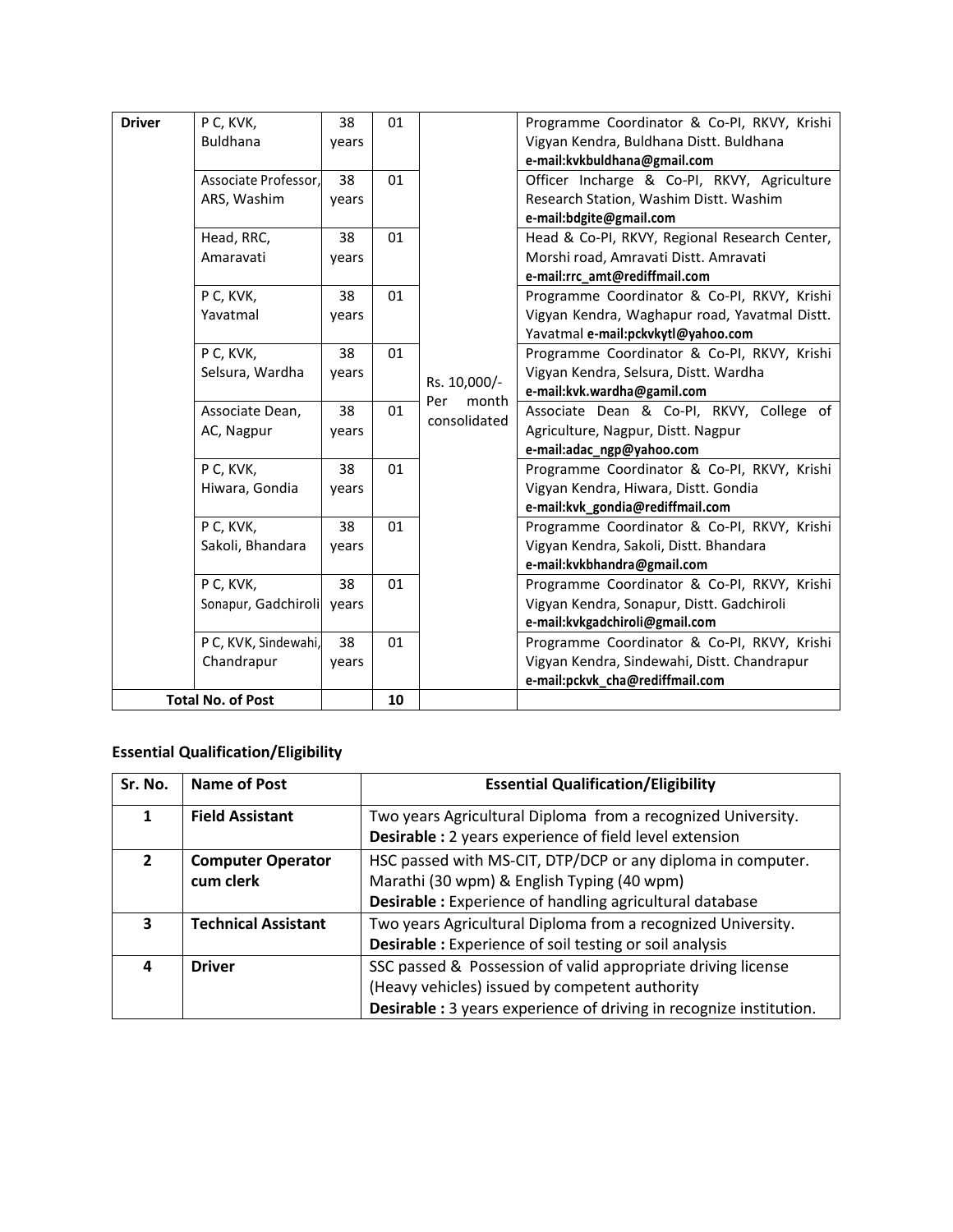### **Terms & Conditions:**

- 1. Age limit-not more than 38 years as on date of advertisement (Relaxable to reserve categories as per rules).
- 2. Eligible candidate should note that they should submit application to the respective 11 district wise RKVY project Implementing Centers. Interview will be conducted at respective 11 district wise RKVY project Implementing Centers. No separate call letter to the candidate will be issued for attending interview. The list of eligible candidate will be made available on university website of Dr. Panjabrao Deshmukh Krishi Vidyapeeth, Akola at [www.pdkv.ac.in.](http://www.pdkv.ac.in/)
- 3. Candidates should apply giving full details in the prescribed Proforma enclosed. The Application should addressed to the respective RKVY project Implementing Centers.
- 4. The University will not be responsible for any postal delay.
- 5. The envelop should be super scribed as **"TOT Project of RKVY and Name of Post applied"** .
- 6. Qualification and experience will carry 60 marks.
- 7. Ranking of candidates will be done based on academic qualifications and experience.
- 8. The order of merit of the candidates will be prepared based on their score.
- 9. The candidates found eligible after scrutiny of their application will be interviewed by selection committee.
- 10. The eligible candidates will then be called for personal interview which will carry 40 marks.
- 11. The certificates of candidates have to produce in original at the time of interview.
- 12. The merit list of candidates will be prepared based on the score of academic qualifications, experience and interview all together.
- 13. The selected candidate will be informed by the respective Co-PI, RKVY of the implementing Center of the project specifying the terms of contractual appointment.
- 14. No TA/DA shall be paid to the candidates appearing for the interview.
- 15. **The selected candidates will be required to give an undertaking on stamp paper worth Rs.100/ that he/she will not leave job during the appointment period and shall complete the assignment and he/she will not claim for appointment on regular basis.**
- 16. The candidates will be appointed on Field Assistant & Computer Operator cum clerk for 6 months and Technical Assistant & Driver for 5 months period initially (or less than that as per project duration). The continuation of contractual appointment after giving appropriate technical gap will be subject to satisfactory performance of the incumbents.
- 17. The candidate will have no any claim for his/her continuation of service as well as claim for regular establishment in the service of Dr. Panjabrao Deshmukh Krishi Vidyapeeth, Akola.
- 18. The candidate will have to give one month advance notice if he/she have to leave the job failing which, he/she have to surrender one month salary.
- 19. The University reserves right to reject one or all the applications at his discretion without giving any reasons thereof.
- 20. Selected candidates will be placed at respective implementing centers under University Jurisdiction where scheme is in operation.
- 21. Selected candidates will performed duties under the guidance of respective Co-PI of the Implementing Center of the RKVY project.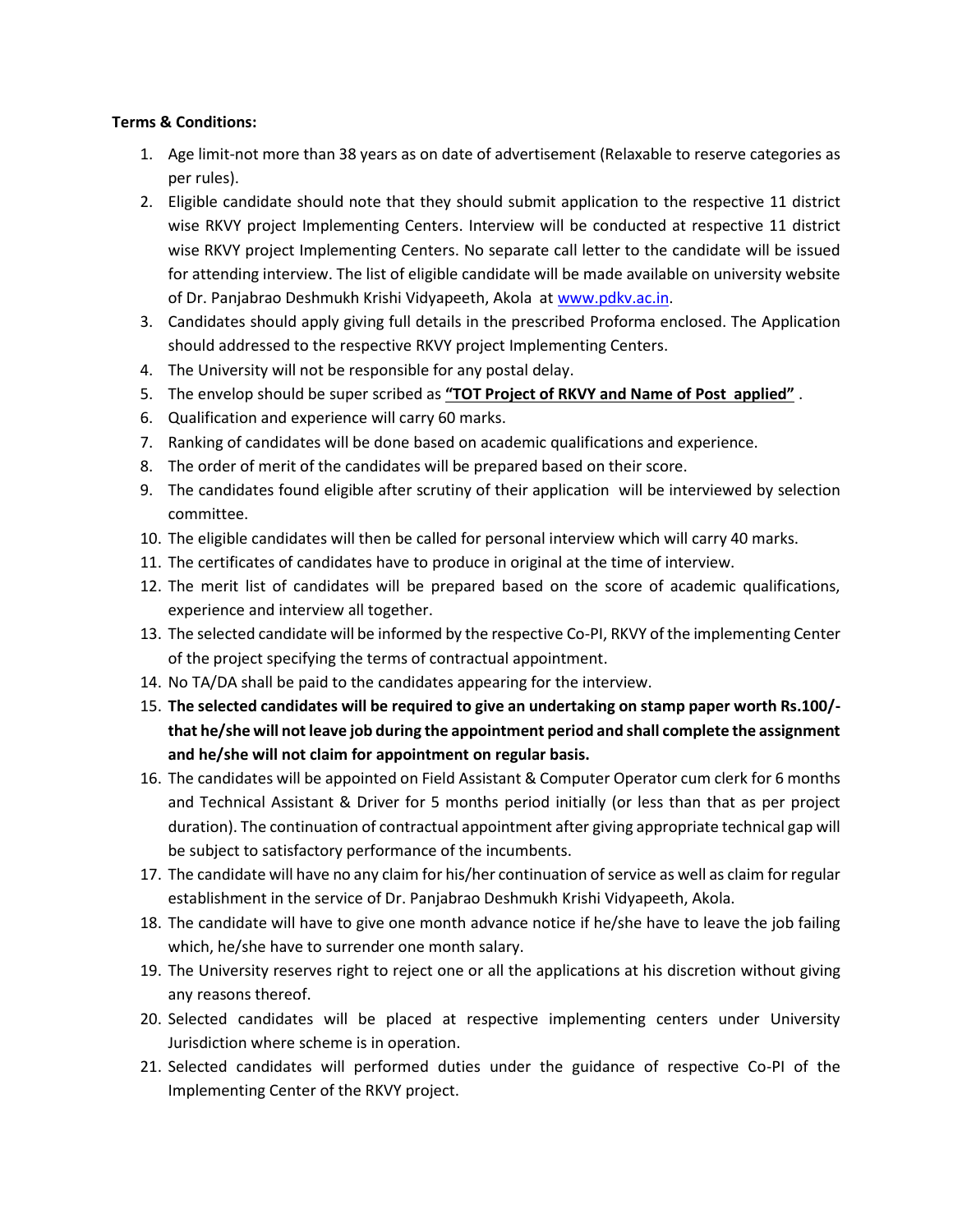- 22. The appointments as well as any claims for payment will be co-terminus with operation of scheme.
- 23. As this scheme is research and extension oriented, the selected candidates would render their services with due responsibility and give the result of the scheme as well as other information as per the requirement of scheme to concerned agency/office and as per directives from the University.
- 24. The consolidated pay given in the advertisement may be changed as per decision of University or revised as per guideline of University in future.
- 25. The candidate has to submit no objection certificate from present employer in case he/she is already in service.
- 26. Misconduct/misbehavior in any manner may result into cancellation of candidature.
- 27. Canvassing in any form will render the candidate disqualified for the post.

 **-sd-**

**Encl: Application Forms Director of Extension Education & PI, RKVY, Dr. PDKV, Akola**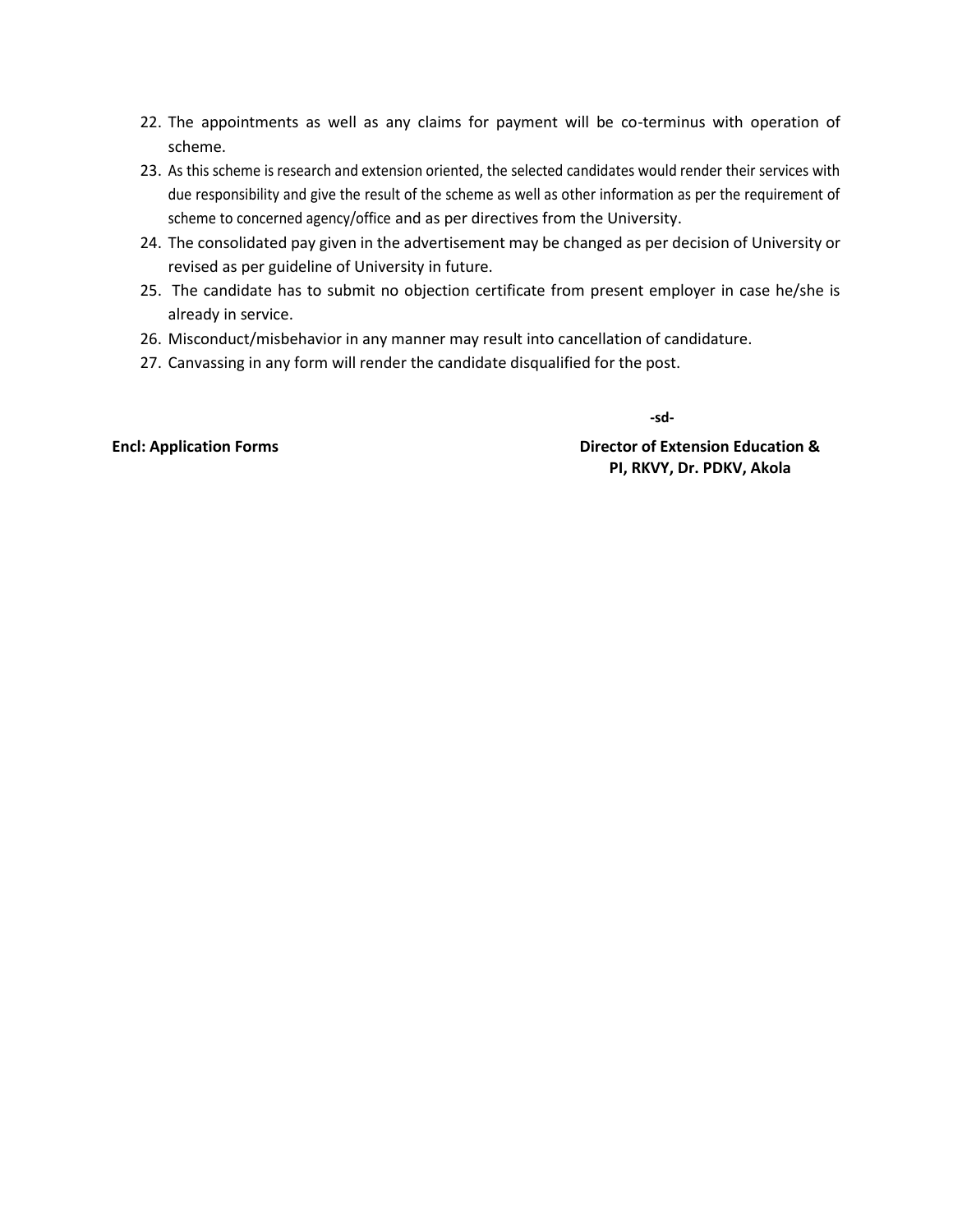|                 |                                                               |              |      | <b>Application Form</b>        |              | Affixed                   |
|-----------------|---------------------------------------------------------------|--------------|------|--------------------------------|--------------|---------------------------|
|                 |                                                               |              |      | (Computer Operator cum Clerk)  |              | passport<br>size<br>photo |
|                 |                                                               |              |      |                                |              |                           |
|                 |                                                               |              |      |                                |              |                           |
|                 |                                                               |              |      |                                |              |                           |
|                 |                                                               |              |      |                                |              |                           |
| Sr.<br>No.      | 1. Educational Qualifications :-<br><b>Examination Passed</b> | <b>Board</b> | Year | Percentage<br>οf<br>Marks/CGPA | <b>Class</b> | <b>Specialization</b>     |
| 1               | H.S.C.                                                        |              |      |                                |              |                           |
| $\mathbf{2}$    | <b>MS-CIT</b>                                                 |              |      |                                |              |                           |
| $\mathbf{3}$    | <b>DTP/DCP</b>                                                |              |      |                                |              |                           |
| 4               | <b>English Typing (40 wpm)</b>                                |              |      |                                |              |                           |
| $5\phantom{.0}$ | <b>Marathi Typing (300</b><br>wpm)                            |              |      |                                |              |                           |
| 6               | <b>Graduation</b>                                             |              |      |                                |              |                           |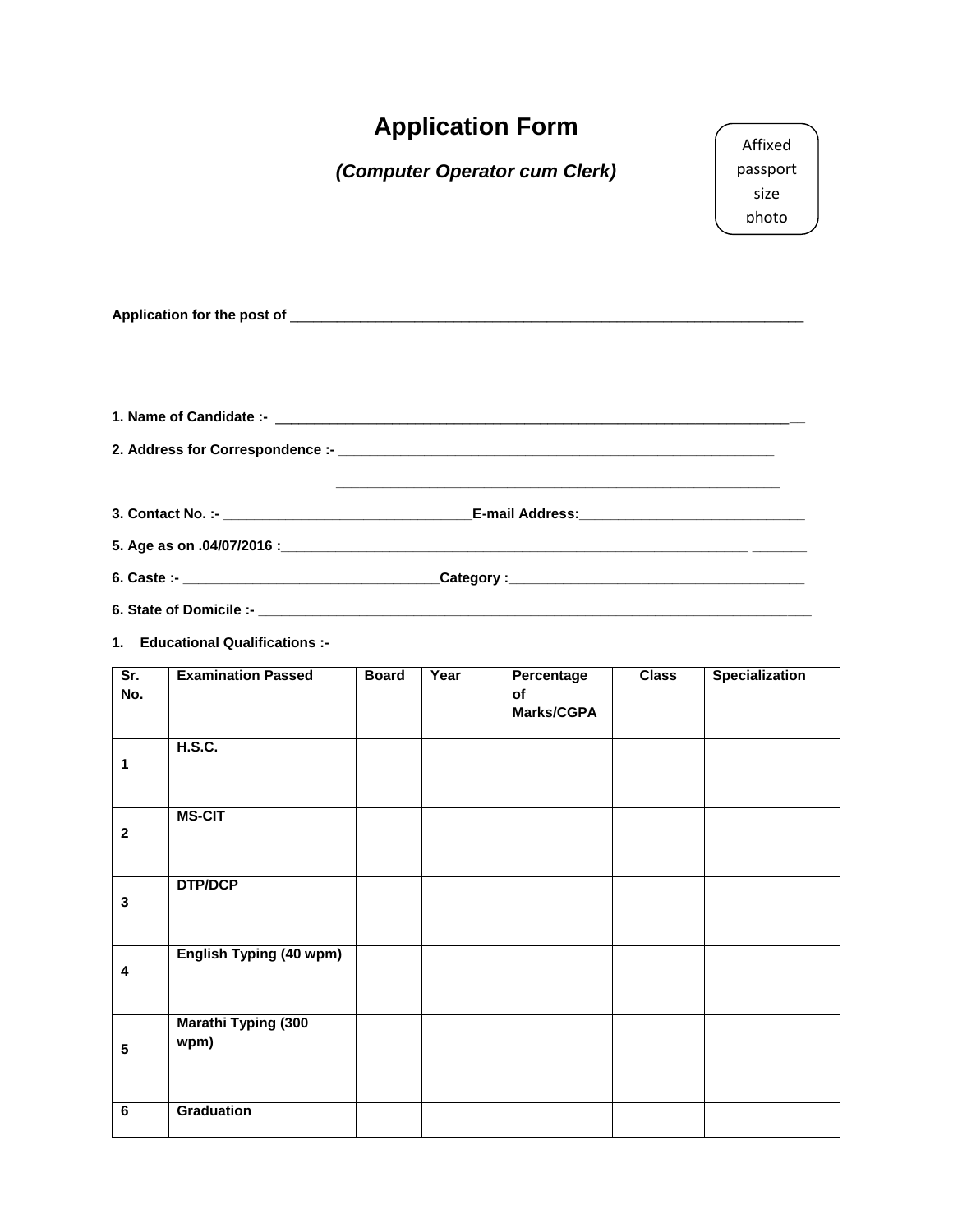| <b>Post Graduation</b> |  |  |  |
|------------------------|--|--|--|
|                        |  |  |  |

**\_\_\_\_\_\_\_\_\_\_\_\_\_\_\_\_\_\_\_\_\_\_\_\_\_\_\_\_\_\_\_\_\_\_\_\_\_\_\_\_\_\_\_\_\_\_\_\_\_\_\_\_\_\_**

**Other Special Contribution :-\_\_\_\_\_\_\_\_\_\_\_\_\_\_\_\_\_\_\_\_\_\_\_\_\_\_\_\_\_\_\_\_\_\_\_\_\_\_\_\_\_\_\_\_\_\_\_\_\_\_\_\_\_\_\_\_\_**

#### **2. Experience :-**

| Sr. No.      | <b>Place where served</b> | Post held | <b>Experience</b> |    | Nature of<br><b>Duties</b> | <b>Total</b><br>Exp. |
|--------------|---------------------------|-----------|-------------------|----|----------------------------|----------------------|
|              |                           |           | From              | To |                            |                      |
|              |                           |           |                   |    |                            |                      |
| $\mathbf{2}$ |                           |           |                   |    |                            |                      |
| 3            |                           |           |                   |    |                            |                      |

#### **Declaration**

I hereby declared that the information given above is true to best of my knowledge and belief and if the given information found wrong, I will be liable for disqualification for the post.

I also read the terms and conditions mentioned in advertisement thoroughly and I will abide by these terms and conditions

 **Yours Faithfully**

**Date:**

**Place**

 **(Name in full with Signature)**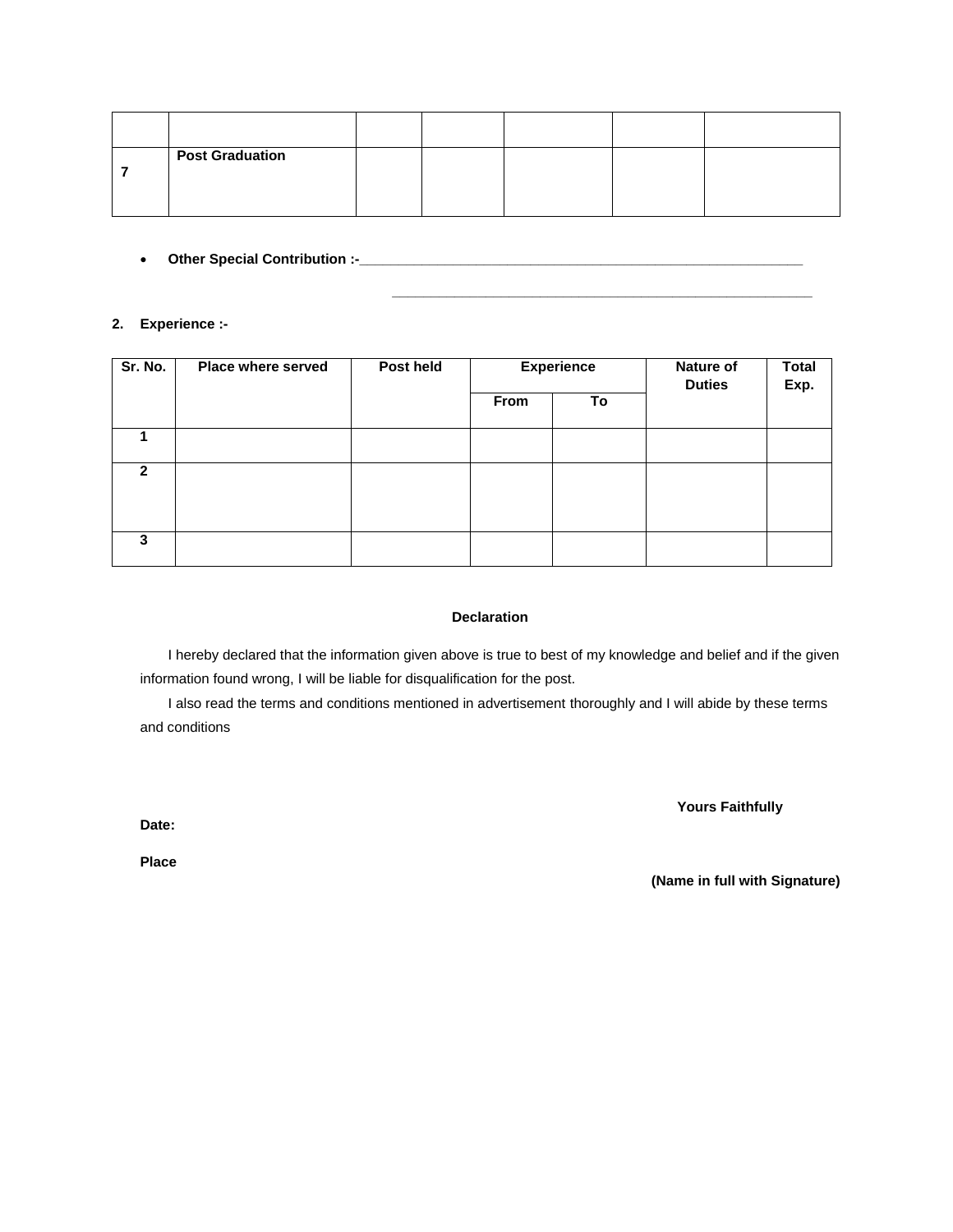# **Application Form**

**(Field Assistant)**

Affixed passport size photo

|                                  |                                  |              |      |                                |              | <u> 1989 - Johann John Harry Harry Harry Harry Harry Harry Harry Harry Harry Harry Harry Harry Harry Harry Harry Harry Harry Harry Harry Harry Harry Harry Harry Harry Harry Harry Harry Harry Harry Harry Harry Harry Harry Har</u> |
|----------------------------------|----------------------------------|--------------|------|--------------------------------|--------------|--------------------------------------------------------------------------------------------------------------------------------------------------------------------------------------------------------------------------------------|
|                                  |                                  |              |      |                                |              |                                                                                                                                                                                                                                      |
|                                  |                                  |              |      |                                |              |                                                                                                                                                                                                                                      |
|                                  | 3. Educational Qualifications :- |              |      |                                |              |                                                                                                                                                                                                                                      |
| $\overline{\mathsf{Sr.}}$<br>No. | <b>Examination Passed</b>        | <b>Board</b> | Year | Percentage<br>of<br>Marks/CGPA | <b>Class</b> | <b>Specialization</b>                                                                                                                                                                                                                |
| 1                                | Agril. Diploma                   |              |      |                                |              |                                                                                                                                                                                                                                      |
| $\mathbf{2}$                     | <b>Graduation</b>                |              |      |                                |              |                                                                                                                                                                                                                                      |
| 3                                | <b>Post Graduation</b>           |              |      |                                |              |                                                                                                                                                                                                                                      |
| 4                                | <b>MS-CIT</b>                    |              |      |                                |              |                                                                                                                                                                                                                                      |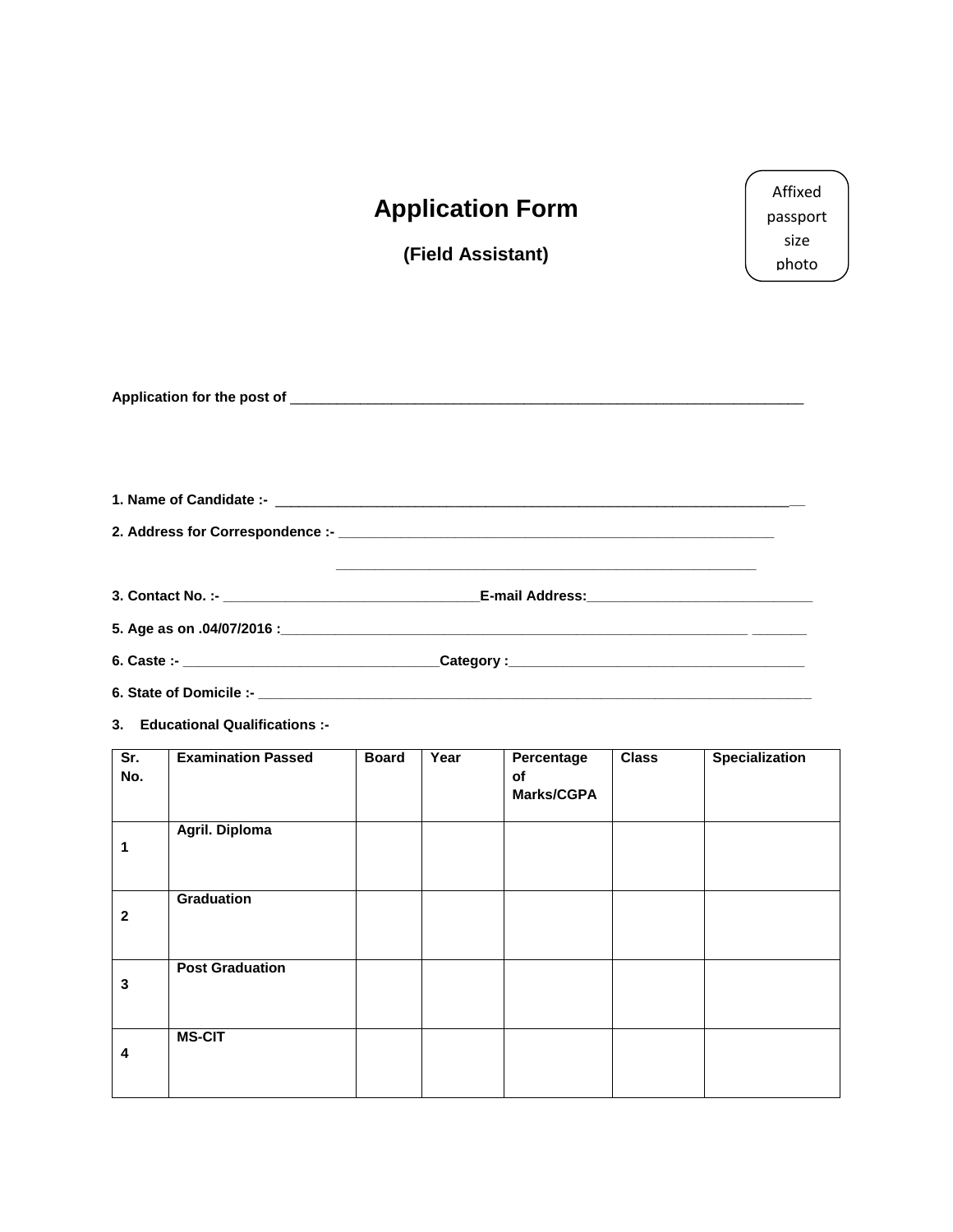**Other Special Contribution :-\_\_\_\_\_\_\_\_\_\_\_\_\_\_\_\_\_\_\_\_\_\_\_\_\_\_\_\_\_\_\_\_\_\_\_\_\_\_\_\_\_\_\_\_\_\_\_\_\_\_\_\_\_\_\_\_\_**

#### **4. Experience :-**

| Sr. No.        | Place where served | Post held |      | <b>Experience</b> | <b>Nature of</b><br><b>Duties</b> | <b>Total</b><br>Exp. |
|----------------|--------------------|-----------|------|-------------------|-----------------------------------|----------------------|
|                |                    |           | From | To                |                                   |                      |
|                |                    |           |      |                   |                                   |                      |
| $\overline{2}$ |                    |           |      |                   |                                   |                      |
|                |                    |           |      |                   |                                   |                      |
| 3              |                    |           |      |                   |                                   |                      |
| 4              |                    |           |      |                   |                                   |                      |

 **\_\_\_\_\_\_\_\_\_\_\_\_\_\_\_\_\_\_\_\_\_\_\_\_\_\_\_\_\_\_\_\_\_\_\_\_\_\_\_\_\_\_\_\_\_\_\_\_\_\_\_\_\_\_\_\_\_**

#### **5. Research Papers and other publications :-**

#### **Declaration**

I hereby declared that the information given above is true to best of my knowledge and belief and if the given information found wrong, I will be liable for disqualification for the post.

I also read the terms and conditions mentioned in advertisement thoroughly and I will abide by these terms and conditions

 **Yours Faithfully**

**Date:**

**Place**

**(Name in full with Signature)**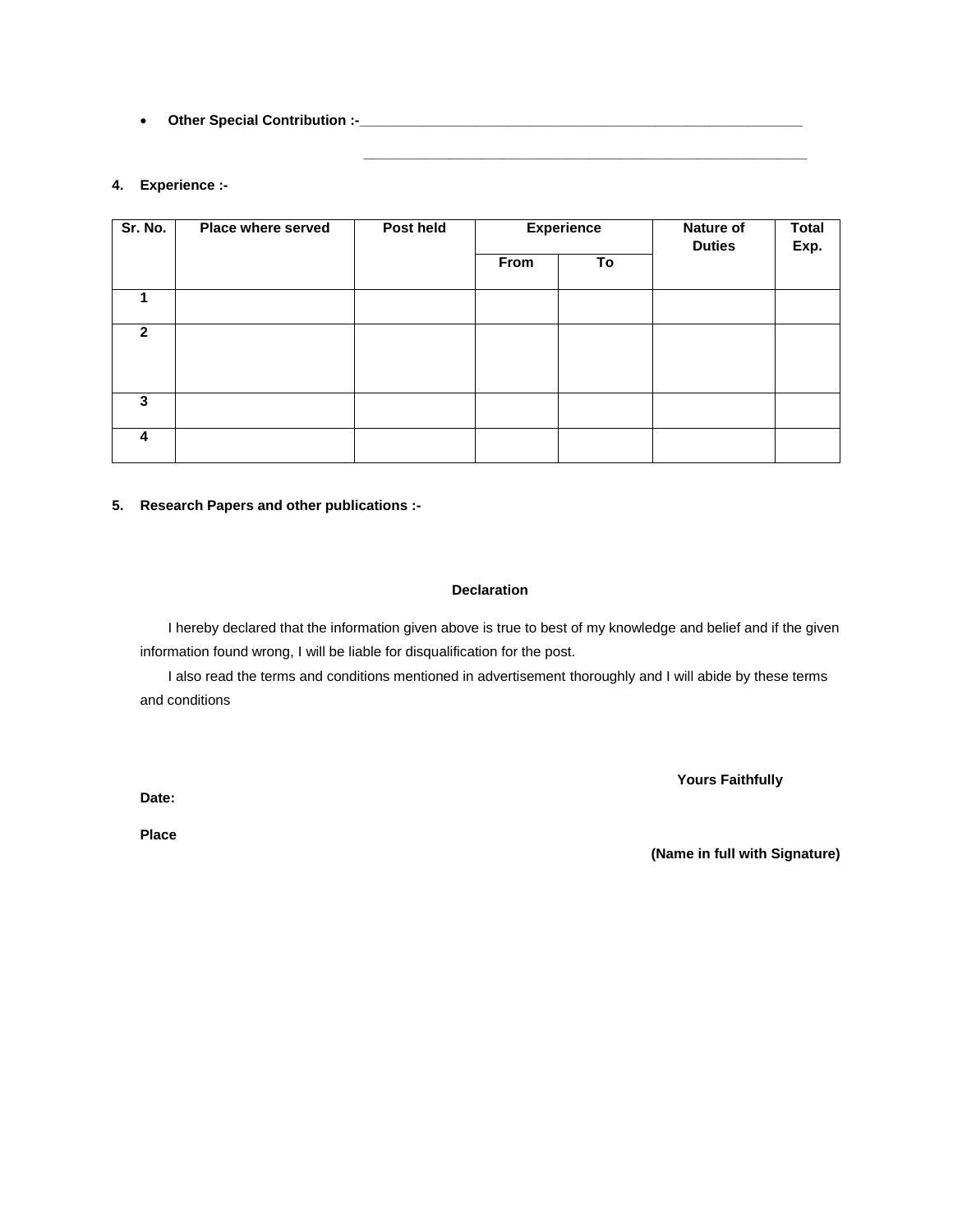| <b>Application Form</b> | Affixed          |
|-------------------------|------------------|
| (Technical Assistant)   | passport<br>size |
|                         | photo            |
|                         |                  |

**Application for the post of** \_\_\_\_\_\_\_\_\_\_\_\_\_\_\_\_\_\_\_\_\_\_\_\_\_\_\_\_\_\_\_\_\_\_\_\_\_\_\_\_\_\_\_\_\_\_\_\_\_\_\_\_\_\_\_\_\_\_\_\_\_\_\_\_\_\_\_

**6. Educational Qualifications :-**

| Sr.<br>No.   | <b>Examination Passed</b> | <b>Board</b> | Year | Percentage<br>of<br><b>Marks/CGPA</b> | <b>Class</b> | <b>Specialization</b> |
|--------------|---------------------------|--------------|------|---------------------------------------|--------------|-----------------------|
| 1            | Agril. Diploma            |              |      |                                       |              |                       |
| $\mathbf{2}$ | Graduation                |              |      |                                       |              |                       |
| $\mathbf 3$  | <b>Post Graduation</b>    |              |      |                                       |              |                       |
| 4            | <b>MS-CIT</b>             |              |      |                                       |              |                       |

 **\_\_\_\_\_\_\_\_\_\_\_\_\_\_\_\_\_\_\_\_\_\_\_\_\_\_\_\_\_\_\_\_\_\_\_\_\_\_\_\_\_\_\_\_\_\_\_\_\_\_\_\_\_\_\_\_\_**

**Other Special Contribution :-\_\_\_\_\_\_\_\_\_\_\_\_\_\_\_\_\_\_\_\_\_\_\_\_\_\_\_\_\_\_\_\_\_\_\_\_\_\_\_\_\_\_\_\_\_\_\_\_\_\_\_\_\_\_\_\_\_**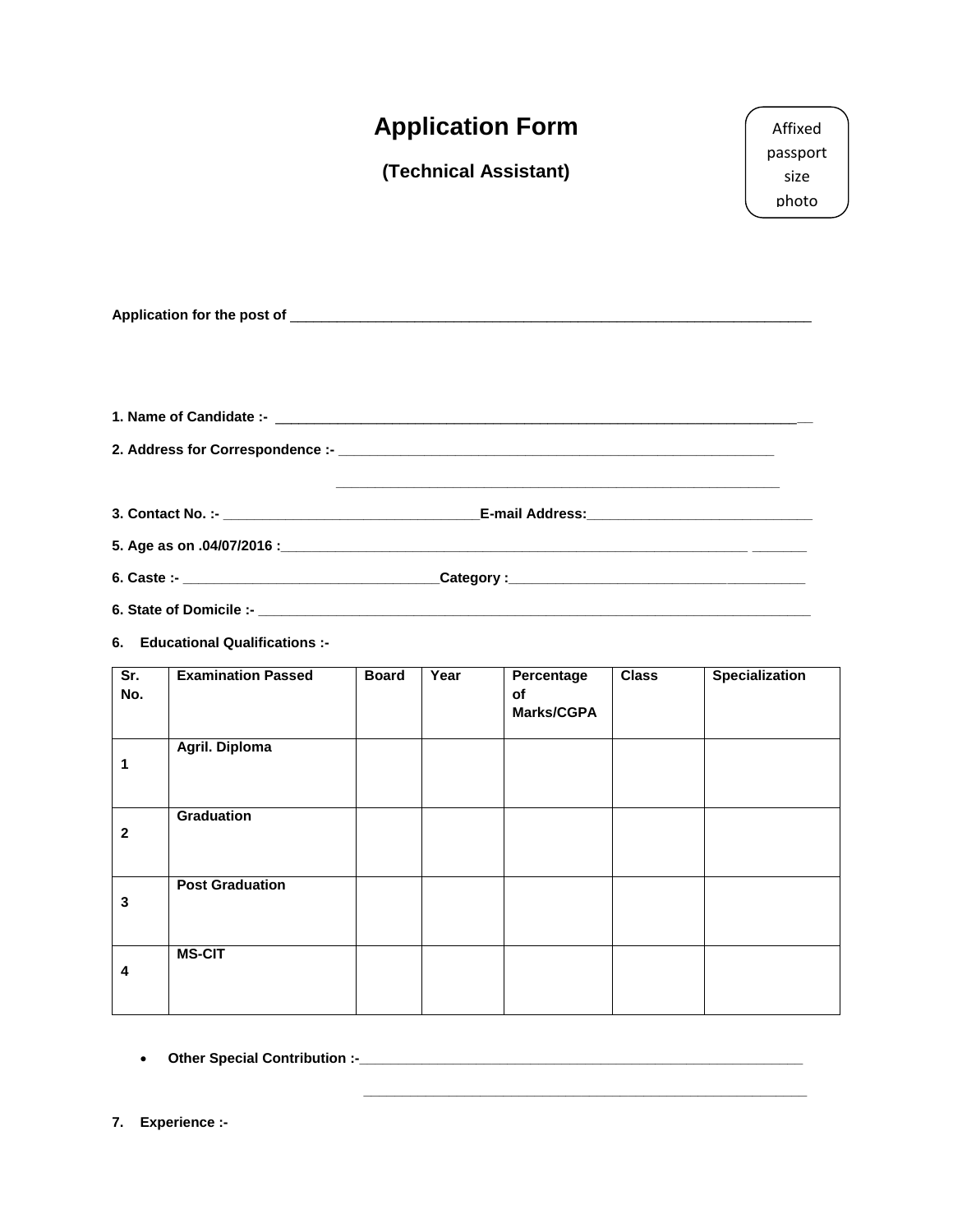| Sr. No.        | <b>Place where served</b> | Post held | <b>Experience</b> |    | <b>Nature of</b><br><b>Duties</b> | <b>Total</b><br>Exp. |
|----------------|---------------------------|-----------|-------------------|----|-----------------------------------|----------------------|
|                |                           |           | From              | To |                                   |                      |
|                |                           |           |                   |    |                                   |                      |
| $\overline{2}$ |                           |           |                   |    |                                   |                      |
|                |                           |           |                   |    |                                   |                      |
| 3              |                           |           |                   |    |                                   |                      |
| 4              |                           |           |                   |    |                                   |                      |

#### **8. Research Papers and other publications :-**

#### **Declaration**

I hereby declared that the information given above is true to best of my knowledge and belief and if the given information found wrong, I will be liable for disqualification for the post.

I also read the terms and conditions mentioned in advertisement thoroughly and I will abide by these terms and conditions

 **Yours Faithfully**

**Date:**

**Place**

**(Name in full with Signature)**

**=**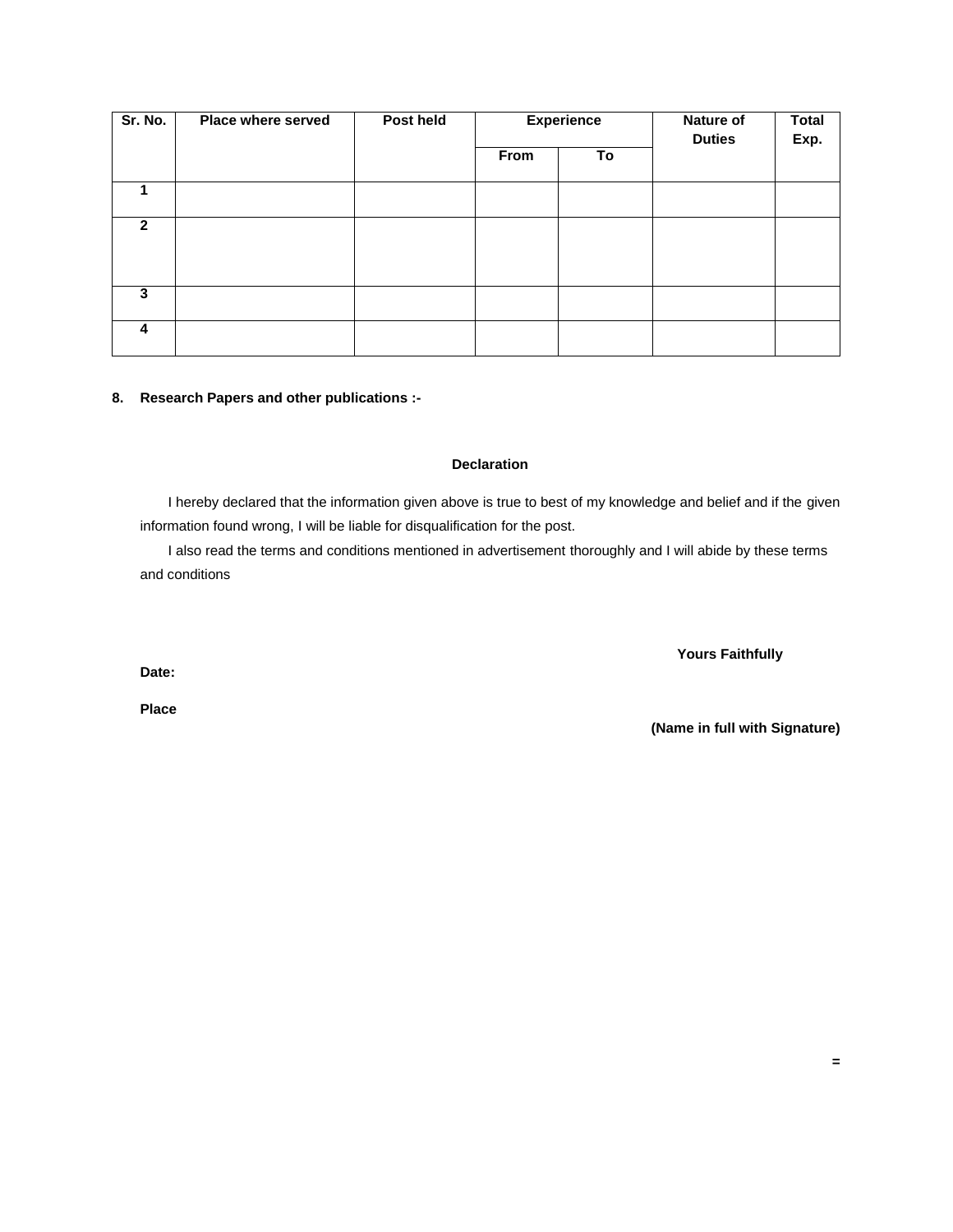| <b>Application Form</b><br>(Driver) | Affixed<br>passport<br>size<br>photo |
|-------------------------------------|--------------------------------------|
|                                     |                                      |
|                                     |                                      |
|                                     |                                      |

**6. Caste :- \_\_\_\_\_\_\_\_\_\_\_\_\_\_\_\_\_\_\_\_\_\_\_\_\_\_\_\_\_\_\_\_\_Category :\_\_\_\_\_\_\_\_\_\_\_\_\_\_\_\_\_\_\_\_\_\_\_\_\_\_\_\_\_\_\_\_\_\_\_\_\_\_**

**7. State of Domicile :- \_\_\_\_\_\_\_\_\_\_\_\_\_\_\_\_\_\_\_\_\_\_\_\_\_\_\_\_\_\_\_\_\_\_\_\_\_\_\_\_\_\_\_\_\_\_\_\_\_\_\_\_\_\_\_\_\_\_\_\_\_\_\_\_\_\_\_\_\_\_\_**

**8. Educational Qualifications :-**

| Sr.<br>No.     | <b>Examination Passed</b> | <b>Board</b> | Year | Percentage<br><b>of</b><br><b>Marks/CGPA</b> | <b>Class</b> | <b>Specialization</b> |
|----------------|---------------------------|--------------|------|----------------------------------------------|--------------|-----------------------|
|                | S.S.C (pass)              |              |      |                                              |              |                       |
| $\overline{2}$ | H.S.S.C                   |              |      |                                              |              |                       |
| 3              | <b>Graduate</b>           |              |      |                                              |              |                       |

**Other Special Contribution :-\_\_\_\_\_\_\_\_\_\_\_\_\_\_\_\_\_\_\_\_\_\_\_\_\_\_\_\_\_\_\_\_\_\_\_\_\_\_\_\_\_\_\_\_\_\_\_\_\_\_\_\_\_\_\_\_\_**

## **9. Experience :-**

| No.<br><b>C</b> –<br>эr. | <b>Place where served</b> | Post held | Experience |  |
|--------------------------|---------------------------|-----------|------------|--|
|                          |                           |           |            |  |

 **\_\_\_\_\_\_\_\_\_\_\_\_\_\_\_\_\_\_\_\_\_\_\_\_\_\_\_\_\_\_\_\_\_\_\_\_\_\_\_\_\_\_\_\_\_\_\_\_\_\_\_\_\_\_\_\_\_**